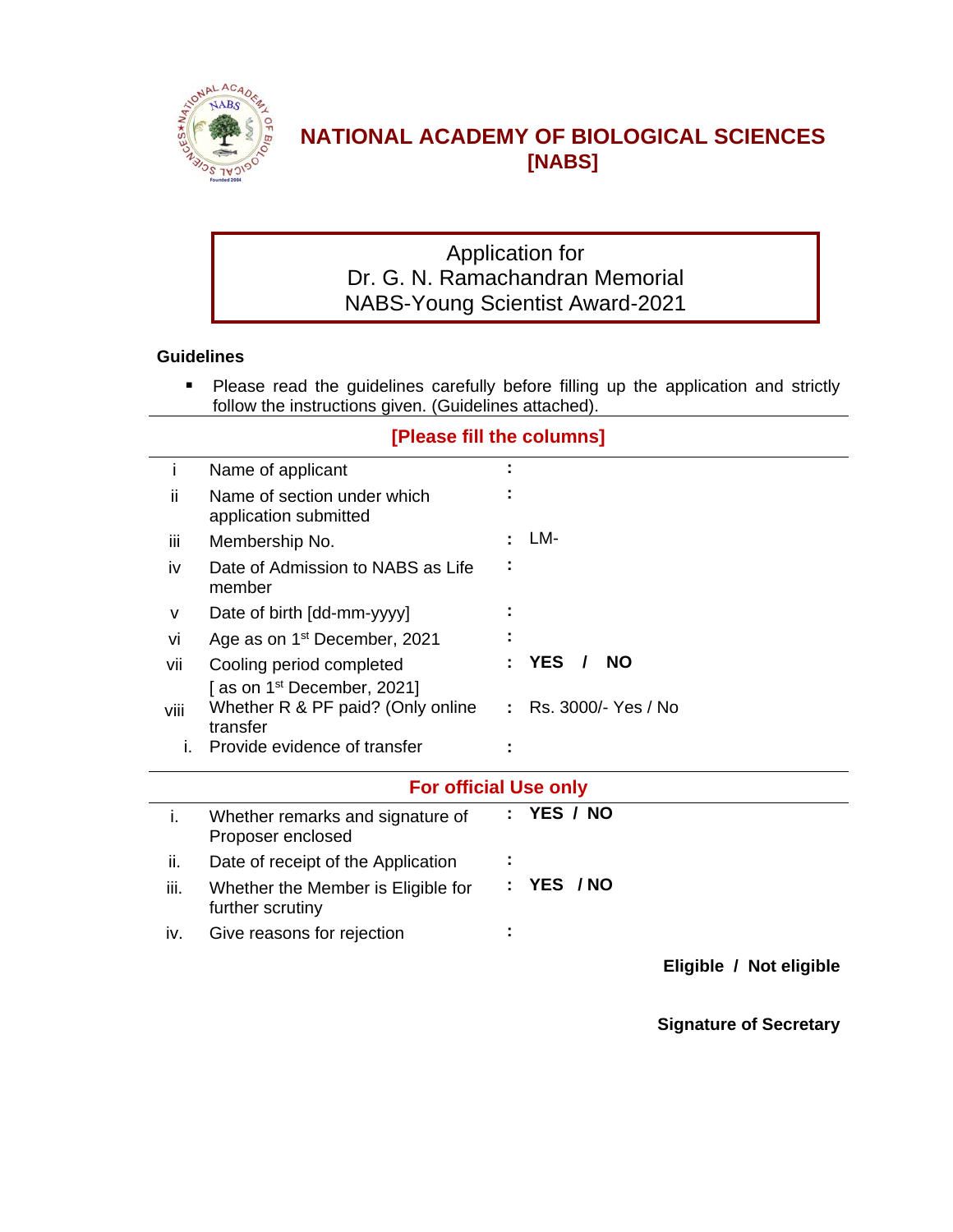## PART - A

# Nomination Proposal

- **Part- A should be completed, signed and sent along with application**
- Without Part-A, application will not be considered for evaluation.

| 1. | Name of the APPLICANT<br>(in BLOCK LETTERS)                            |   |                                                                                                                              |
|----|------------------------------------------------------------------------|---|------------------------------------------------------------------------------------------------------------------------------|
| 2. | Name of the section / subject<br>(Tick mark the section /subject)      | ÷ | <b>Agriculture &amp; Forestry Sciences</b><br><b>Basic Sciences</b><br>Veterinary & Fishery Sciences<br><b>Food Sciences</b> |
| 3. | Specialization                                                         |   |                                                                                                                              |
| 4. | Membership of NABS<br>(give the membership number)                     |   |                                                                                                                              |
| 5. | a. Name of Forwarding Authority                                        |   |                                                                                                                              |
|    | b. Address                                                             |   |                                                                                                                              |
|    | c. Brief remarks about the<br>nominee's suitability and<br>credentials |   |                                                                                                                              |
|    |                                                                        |   | Signature:                                                                                                                   |
|    |                                                                        |   |                                                                                                                              |
|    |                                                                        |   | Date:                                                                                                                        |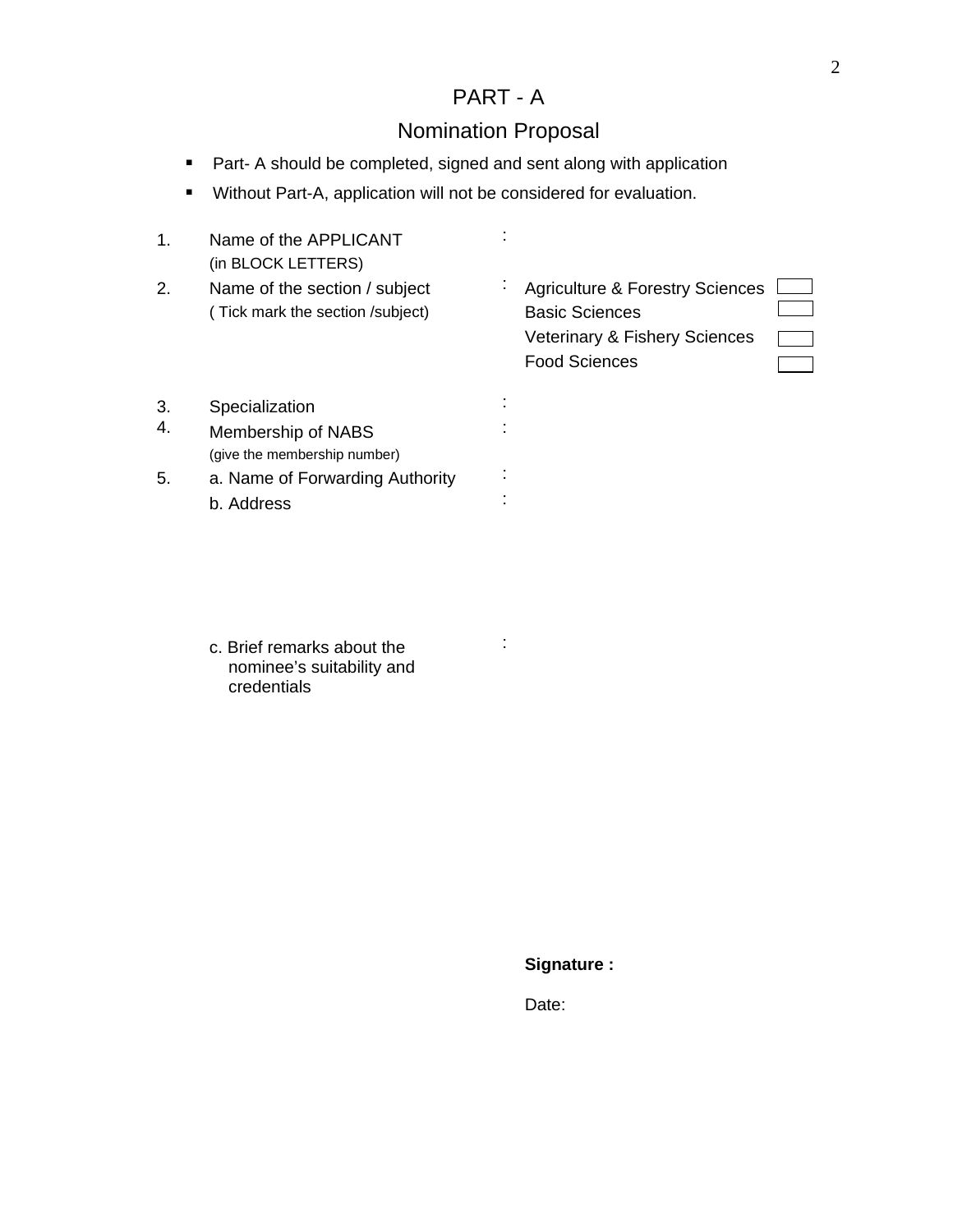## PART- B **Application for Dr. G.N. Ramachandran Memorial NABS-Young Scientist Award-2021**

|    | TONAL ACAD<br>Founded 200                                                      |                                                                                                                              | Fix your recent PP<br>size color<br>photograph<br>without your<br>signature |  |
|----|--------------------------------------------------------------------------------|------------------------------------------------------------------------------------------------------------------------------|-----------------------------------------------------------------------------|--|
| 1. | <b>Name of APPLICANT</b><br>(in BLOCK LETTERS)                                 |                                                                                                                              |                                                                             |  |
| 2. | Name of Father / Husband                                                       |                                                                                                                              |                                                                             |  |
| 3. | Gender                                                                         | <b>Male</b>                                                                                                                  | <b>Female</b>                                                               |  |
| 4. | Date of birth<br>(DD-MM-YYYY) (Age proof essential)                            |                                                                                                                              |                                                                             |  |
| 5. | Age<br>(completed years as on 1 <sup>st</sup> December,<br>2021)               |                                                                                                                              |                                                                             |  |
| 6. | Name of Section / subject<br>(to which the application is to be<br>considered) | <b>Agriculture &amp; Forestry Sciences</b><br><b>Basic Sciences</b><br>Veterinary & Fishery Sciences<br><b>Food Sciences</b> |                                                                             |  |
| 7. | <b>Field of specialization</b>                                                 |                                                                                                                              |                                                                             |  |
|    | <b>Present position</b>                                                        |                                                                                                                              |                                                                             |  |
|    | <b>Address (official)</b>                                                      |                                                                                                                              |                                                                             |  |
|    | Phone with STD code                                                            |                                                                                                                              |                                                                             |  |
|    | Mobile No.                                                                     |                                                                                                                              |                                                                             |  |
|    | E-mail                                                                         |                                                                                                                              |                                                                             |  |
| 8. | <b>Address (Residence)</b>                                                     |                                                                                                                              |                                                                             |  |
|    | Phone with STD code                                                            |                                                                                                                              |                                                                             |  |
|    | Mobile No.                                                                     |                                                                                                                              |                                                                             |  |
|    | E-mail                                                                         |                                                                                                                              |                                                                             |  |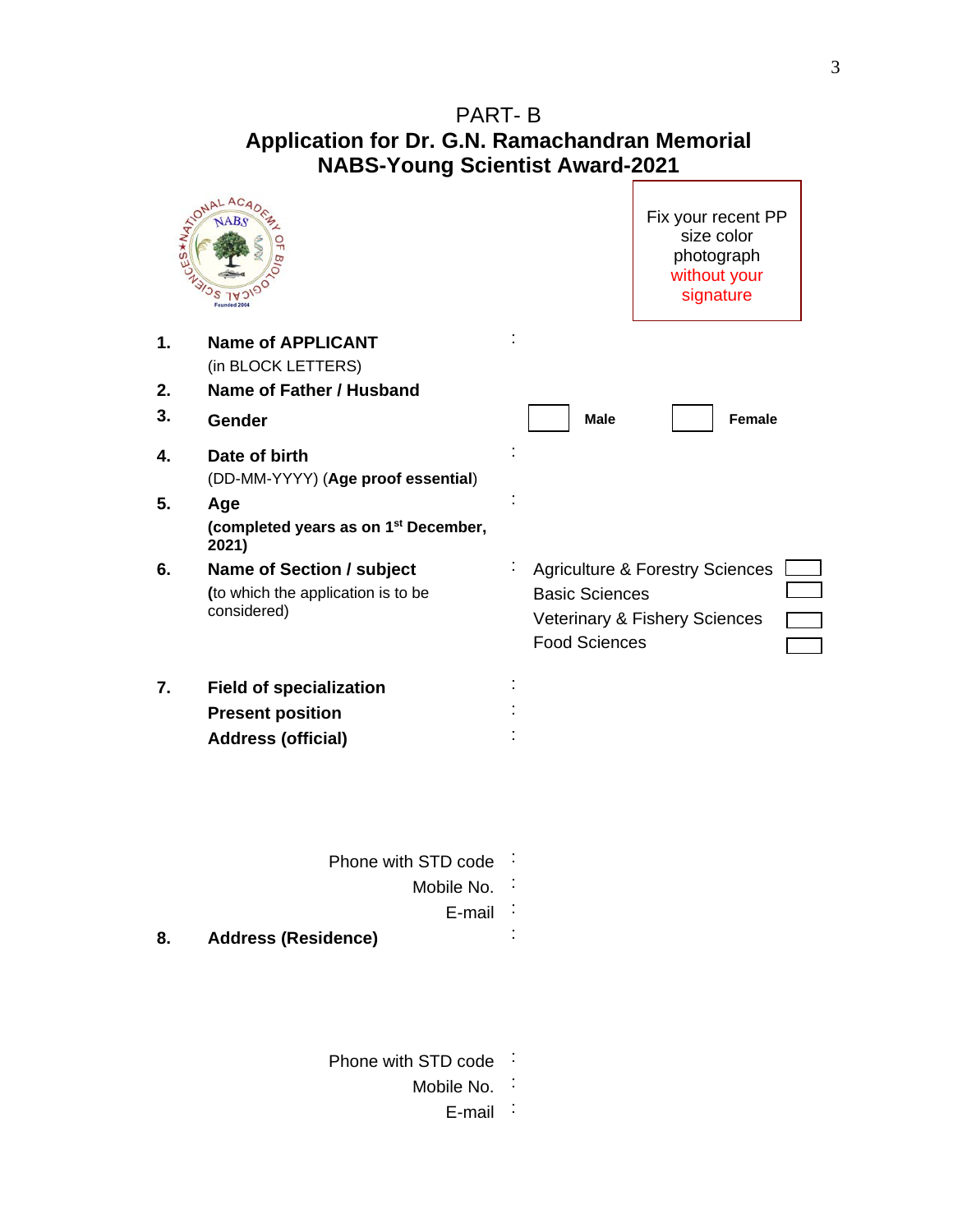| Academic qualifications           |  |  |  |  |  |
|-----------------------------------|--|--|--|--|--|
| (From Post Doc to Under Graduate) |  |  |  |  |  |

| <b>Degree</b> | <b>University / Institution</b> | Year | <b>Distinction</b> | <b>OGPA</b><br>(10 points) |
|---------------|---------------------------------|------|--------------------|----------------------------|
|               |                                 |      |                    |                            |
|               |                                 |      |                    |                            |
|               |                                 |      |                    |                            |
|               |                                 |      |                    |                            |

| 10. | <b>Academic career and positions</b> |                           |                              |                    |  |  |  |
|-----|--------------------------------------|---------------------------|------------------------------|--------------------|--|--|--|
|     |                                      | No. Designation /Position | <b>Period /<br/>Duration</b> | <b>Institution</b> |  |  |  |
|     |                                      |                           |                              |                    |  |  |  |
|     |                                      |                           |                              |                    |  |  |  |
|     |                                      |                           |                              |                    |  |  |  |
|     |                                      |                           |                              |                    |  |  |  |
|     |                                      |                           |                              |                    |  |  |  |
|     |                                      |                           |                              |                    |  |  |  |
|     |                                      |                           |                              |                    |  |  |  |
|     |                                      |                           |                              |                    |  |  |  |
|     |                                      |                           |                              |                    |  |  |  |
|     |                                      |                           |                              |                    |  |  |  |
|     |                                      |                           |                              |                    |  |  |  |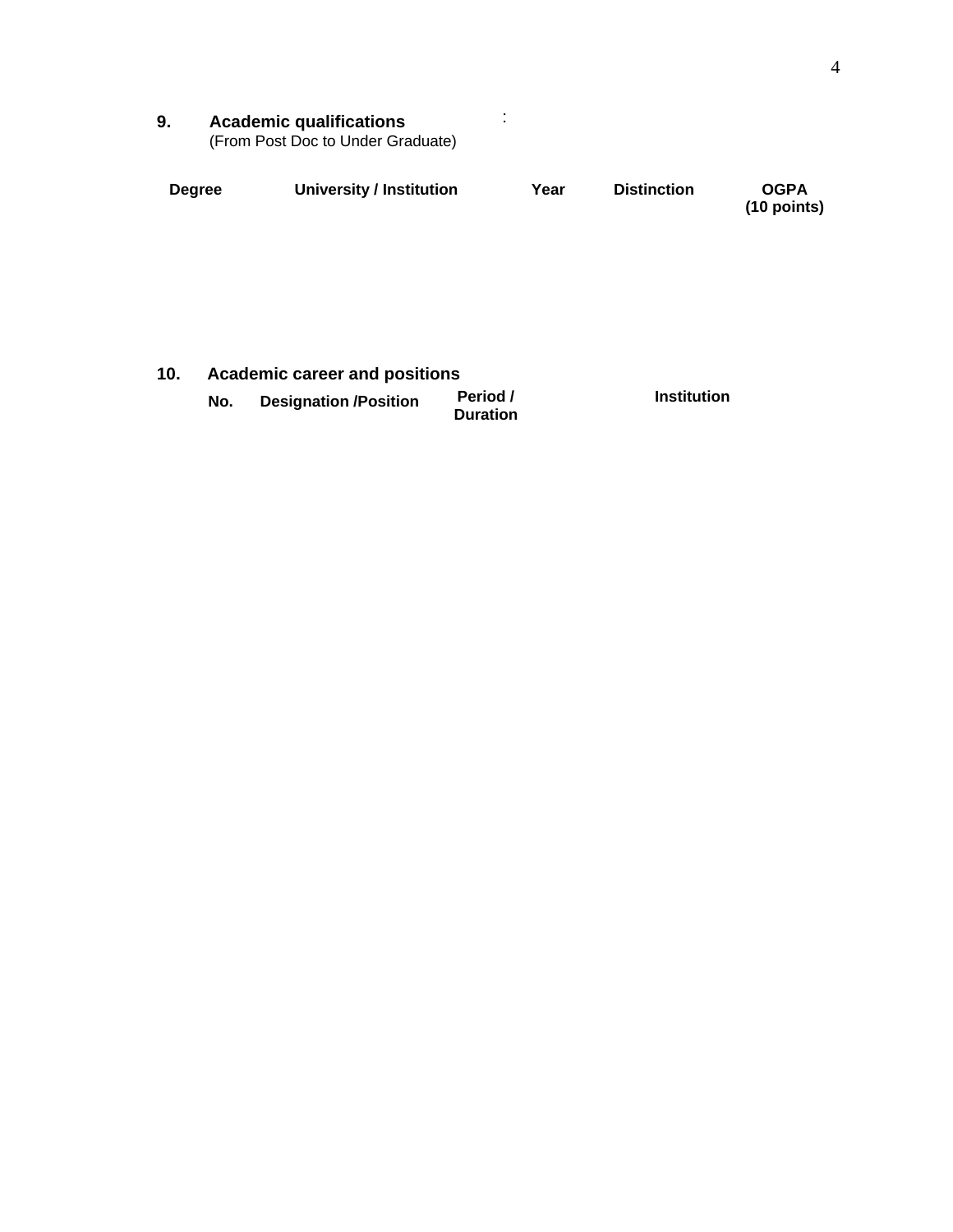# **PART- C**

# **[Accomplishments]**

Read the guidelines before filling these columns

|            | <b>Research Accomplishments</b><br>List only FIFTEEN most important publications made in peer reviewed journal<br><b>PROVIDE PAGE NUMBER OF EVIDENCE:</b><br>$\blacksquare$ |                       |                                       |                          |  |
|------------|-----------------------------------------------------------------------------------------------------------------------------------------------------------------------------|-----------------------|---------------------------------------|--------------------------|--|
| SI.<br>No. | Publications (Authors' names, title, journal,<br>volume, page nos., year of publication)                                                                                    | <b>NAAS</b><br>rating | <b>SNIP/IF</b><br>b۷<br><b>SCOPUS</b> | <b>SNIP/IF</b><br>by ISI |  |
|            |                                                                                                                                                                             |                       |                                       |                          |  |
|            |                                                                                                                                                                             |                       |                                       |                          |  |
|            |                                                                                                                                                                             |                       |                                       |                          |  |
|            |                                                                                                                                                                             |                       |                                       |                          |  |

|  | <b>Educational accomplishments</b>                                                                                                      |
|--|-----------------------------------------------------------------------------------------------------------------------------------------|
|  | ■ Provide evidence for your claims with copy of the first page showing title / author(s)<br>and publisher/page number/ ISBN number etc. |

| 1. Number of books published [ List only TWO]<br><b>PROVIDE PAGE NUMBER OF EVIDENCE:</b> |               |            |                        |                               |                                             |  |  |  |
|------------------------------------------------------------------------------------------|---------------|------------|------------------------|-------------------------------|---------------------------------------------|--|--|--|
| No.                                                                                      | Title of book | Author (s) | No. of<br><b>Pages</b> | Year of<br><b>Publication</b> | <b>ISBN Number</b><br>& Publisher's<br>name |  |  |  |
|                                                                                          |               |            |                        |                               |                                             |  |  |  |

|                                                                                    | 2. Number of Book Chapters published |            |                 |                                                                         |                                             |  |  |  |  |
|------------------------------------------------------------------------------------|--------------------------------------|------------|-----------------|-------------------------------------------------------------------------|---------------------------------------------|--|--|--|--|
| <b>List only SIX book Chapters</b><br><b>PROVIDE PAGE NUMBER OF EVIDENCE:</b><br>п |                                      |            |                 |                                                                         |                                             |  |  |  |  |
| No.                                                                                | Title of the chapter                 | Author (s) | No. of<br>Pages | Year of<br><b>Publication /</b><br><b>Name of Edited</b><br><b>Book</b> | <b>ISBN Number</b><br>& Publisher's<br>name |  |  |  |  |
|                                                                                    |                                      |            |                 |                                                                         |                                             |  |  |  |  |

| 3. Text books & Lab Manuals/Teaching Modules published for UG/PG students<br>[List only FOUR]<br>$\blacksquare$<br><b>PROVIDE PAGE NUMBER OF EVIDENCE:</b><br>п. |               |            |                 |                               |                                             |  |  |
|------------------------------------------------------------------------------------------------------------------------------------------------------------------|---------------|------------|-----------------|-------------------------------|---------------------------------------------|--|--|
| No.                                                                                                                                                              | Title of book | Author (s) | No. of<br>Pages | Year of<br><b>Publication</b> | <b>ISBN Number</b><br>& Publisher's<br>name |  |  |
|                                                                                                                                                                  |               |            |                 |                               |                                             |  |  |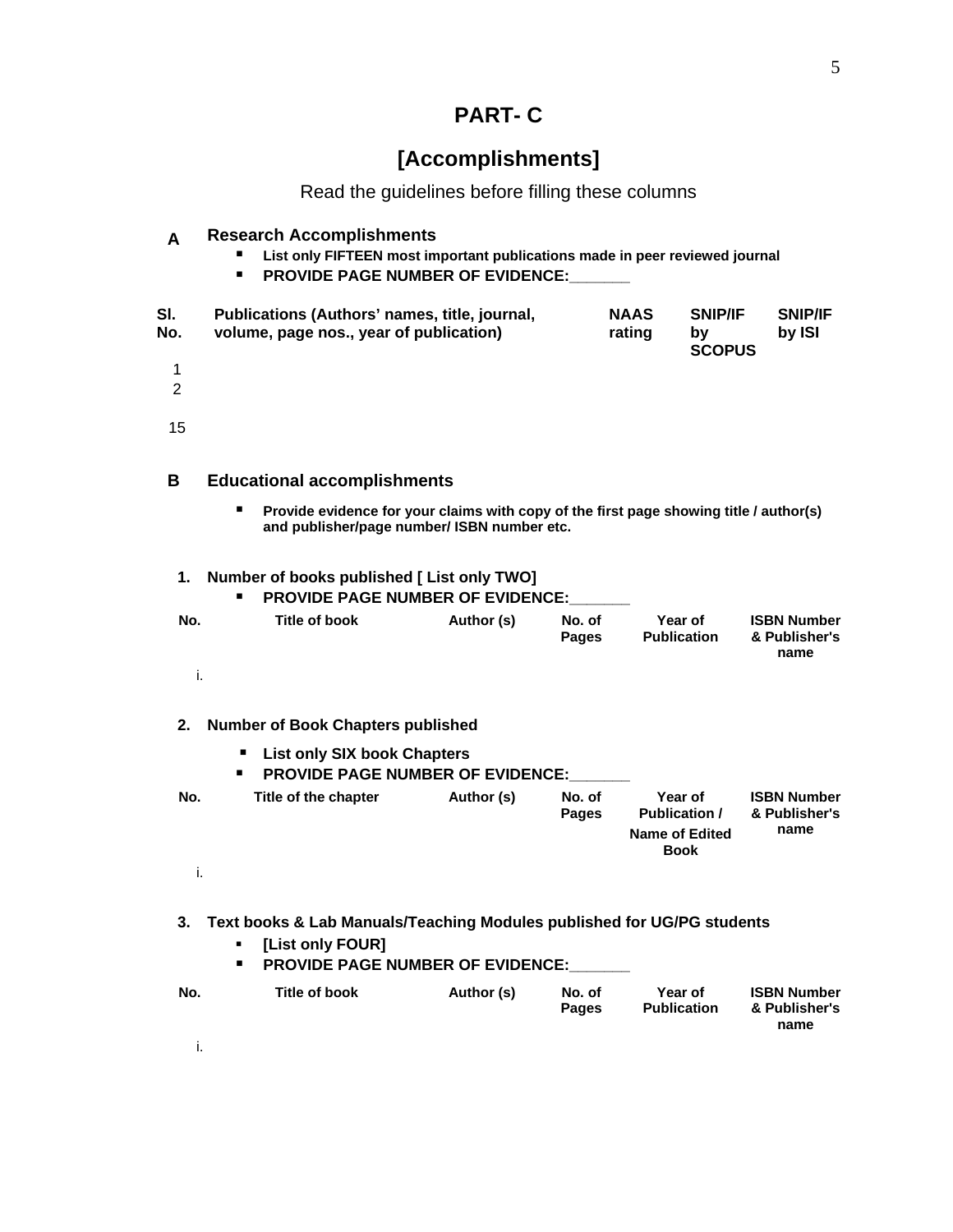#### **4. Teaching experience**

- **Teaching experience in UG / PG need to be given with evidence.**
- **List only FIVE courses**
- **PROVIDE PAGE NUMBER OF EVIDENCE:**

| UG/PG | <b>Courses offered</b> | <b>Duration</b> | Name of College /<br><b>University</b> |
|-------|------------------------|-----------------|----------------------------------------|
|       |                        |                 |                                        |

**5. Number of Students Guided [M. Sc. / M. Phil. / Ph.D. ] List only FOUR theses which are approved /awarded degree by the University PROVIDE PAGE NUMBER OF EVIDENCE:** 

| No. | <b>Title of Thesis</b> | Name of University | Year of<br>submission |
|-----|------------------------|--------------------|-----------------------|
|     |                        |                    |                       |

**6. Extracurricular activities [other than sports and games] List only FOUR**

**PROVIDE PAGE NUMBER OF EVIDENCE:** 

| <br>ישו | $\tau$ ype of activities | <b>Beneficiaries</b> | ------<br>ea <sup>.</sup> |
|---------|--------------------------|----------------------|---------------------------|
|         |                          |                      |                           |

|    | <b>Externally funded schemes completed</b>                                                                                                              |  |
|----|---------------------------------------------------------------------------------------------------------------------------------------------------------|--|
|    | List Regional / National / International projects completed in the last 10 years with a<br>grant of Rs.10.00 lakhs and above as Principal Investigator. |  |
| п. | <b>PROVIDE PAGE NUMBER OF EVIDENCE:</b>                                                                                                                 |  |

| No. | Title of project | <b>Funding agency</b> | <b>Duration</b> | <b>Funding</b><br>(Rs. in lakh) |
|-----|------------------|-----------------------|-----------------|---------------------------------|
|     |                  |                       |                 |                                 |

| Crop varieties / breeds - released; / Products / Technologies Developed /<br><b>Patents obtained</b><br><b>List only FOUR</b><br><b>Provide evidences</b> |                                        |                    |                                                                                             |                                      |
|-----------------------------------------------------------------------------------------------------------------------------------------------------------|----------------------------------------|--------------------|---------------------------------------------------------------------------------------------|--------------------------------------|
| 1. Number of crop varieties / breeds released<br><b>PROVIDE PAGE NUMBER OF EVIDENCE:</b><br>п.                                                            |                                        |                    |                                                                                             |                                      |
| No.                                                                                                                                                       | Name of Crop Variety /<br><b>Breed</b> | Year of<br>release | <b>Significance</b><br>(Yield, quality,<br>resistance to<br>stresses; area<br>covered etc.) | Author(s)<br>responsible for release |
|                                                                                                                                                           |                                        |                    |                                                                                             |                                      |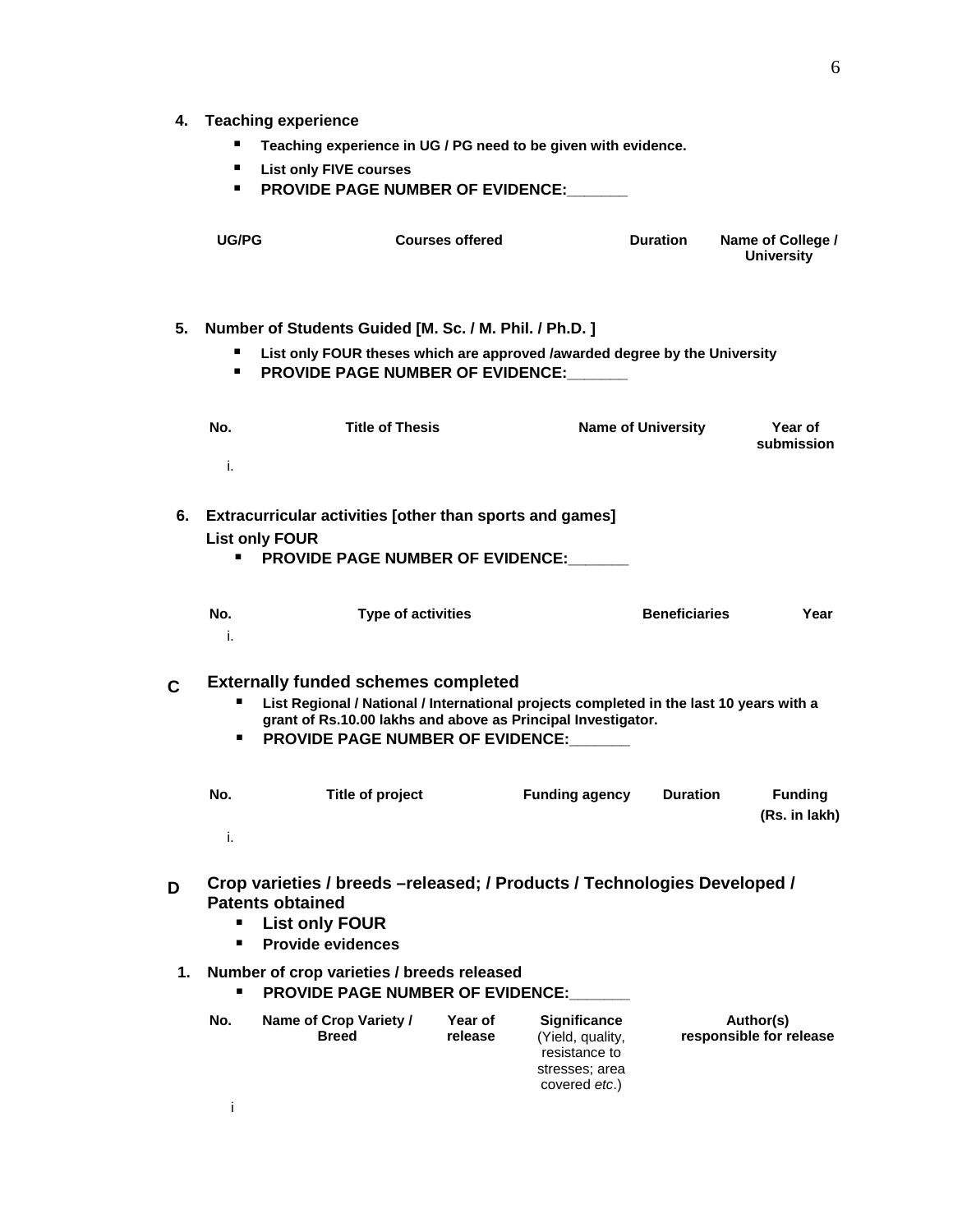| 1.a.   Number of Products / Technologies developed<br><b>PROVIDE PAGE NUMBER OF EVIDENCE:</b> |                                           |                    |                                                                                             |                                      |  |
|-----------------------------------------------------------------------------------------------|-------------------------------------------|--------------------|---------------------------------------------------------------------------------------------|--------------------------------------|--|
| No.                                                                                           | Name of Products /<br><b>Technologies</b> | Year of<br>release | <b>Significance</b><br>(Yield, quality,<br>resistance to<br>stresses; area<br>covered etc.) | Author(s)<br>responsible for release |  |
|                                                                                               |                                           |                    |                                                                                             |                                      |  |

#### **2. Number of patents obtained**

**List only FOUR**

**PROVIDE PAGE NUMBER OF EVIDENCE:\_\_\_\_\_\_\_**

|  | <b>Patent Name</b> | Patent No. | Author(s)<br>responsible as per<br>application filed |
|--|--------------------|------------|------------------------------------------------------|
|  |                    |            |                                                      |

**2.1. Number of patent applications filed List only FOUR PROVIDE PAGE NUMBER OF EVIDENCE:** 

|  | <b>Patent Name</b> | Application No. /<br><b>Detail</b> | Author(s)<br>responsible as per<br>application filed |
|--|--------------------|------------------------------------|------------------------------------------------------|
|  |                    |                                    |                                                      |

| Other academic achievements                   |  |
|-----------------------------------------------|--|
| <b>Provide evidences</b>                      |  |
| <b>PROVIDE PAGE NUMBER OF EVIDENCE:</b>       |  |
| <b>Awards / Medals / Fellowships received</b> |  |

| No. | Name of award / medal / Fellowships                              | Year in<br>which<br>received | Institution which presented the<br>award /purpose |
|-----|------------------------------------------------------------------|------------------------------|---------------------------------------------------|
|     | A. : Awards / Medal<br><b>PROVIDE PAGE NUMBER OF EVIDENCE:</b>   |                              |                                                   |
|     |                                                                  |                              |                                                   |
|     | <b>B.</b> Fellowships<br><b>PROVIDE PAGE NUMBER OF EVIDENCE:</b> |                              |                                                   |
|     |                                                                  |                              |                                                   |

|  | 2. Merit Scholarship obtained to carry out higher studies |
|--|-----------------------------------------------------------|
|  | <b>PROVIDE PAGE NUMBER OF EVIDENCE:</b>                   |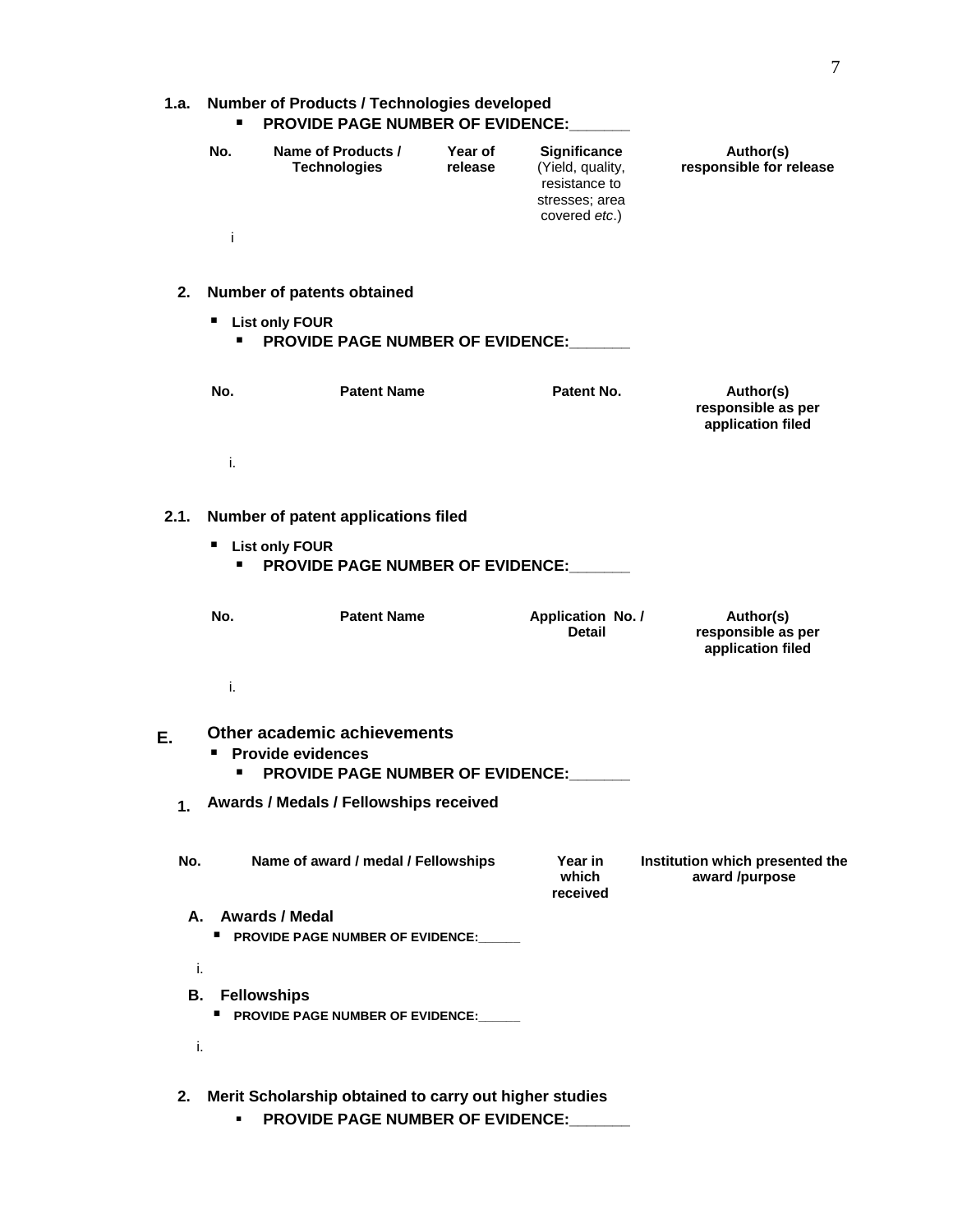| Graduate<br><b>Studies</b> | <b>Name of Fellowship</b><br><b>State / Central Governments/</b><br><b>ICAR/CSIR etc.</b> | Year in<br>which<br>received | University in which availed the<br>Scholarship |
|----------------------------|-------------------------------------------------------------------------------------------|------------------------------|------------------------------------------------|
| υG                         |                                                                                           |                              |                                                |
| (PG)                       |                                                                                           |                              |                                                |
| (Ph.D)                     |                                                                                           |                              |                                                |
| (Post Doc)                 |                                                                                           |                              |                                                |

#### **3. Positions held in Scientific Societies / Resource Person of Training Program (National /International**

- **List only FOUR**
- **PROVIDE PAGE NUMBER OF EVIDENCE:\_\_\_\_\_**

| No. | <b>Position</b> | Name of Scientific Societies/ Academies | Period held |
|-----|-----------------|-----------------------------------------|-------------|
|     |                 |                                         |             |

| Member in Academic / Scientific forum (National /International<br><b>List only FOUR</b><br><b>PROVIDE PAGE NUMBER OF EVIDENCE:</b> |                                         |                                         |
|------------------------------------------------------------------------------------------------------------------------------------|-----------------------------------------|-----------------------------------------|
| No.                                                                                                                                | Name of Scientific Societies/ Academies | Date from which membership<br>conferred |
|                                                                                                                                    |                                         |                                         |

- **5. Number of Conferences attended (National & International)**
	- **List only SIX**
	- **PROVIDE PAGE NUMBER OF EVIDENCE:**

| No. | <b>Title of Paper presented</b> | Name of Seminar / Symposium | <b>Place and</b><br>dates |
|-----|---------------------------------|-----------------------------|---------------------------|
|     |                                 |                             |                           |

- **6. Best Presentation awards in Seminars / Conferences [Oral / Poster] ( (National & International)**
	- **List only TWO**
	- **PROVIDE PAGE NUMBER OF EVIDENCE:**

| .<br>No.<br>. | <b>Title of Paper awarded</b> | Authors | <b>Place and</b><br>dates |
|---------------|-------------------------------|---------|---------------------------|
|               |                               |         |                           |

| 7. Number of Special Trainings attended |  |
|-----------------------------------------|--|
| • PROVIDE PAGE NUMBER OF EVIDENCE:      |  |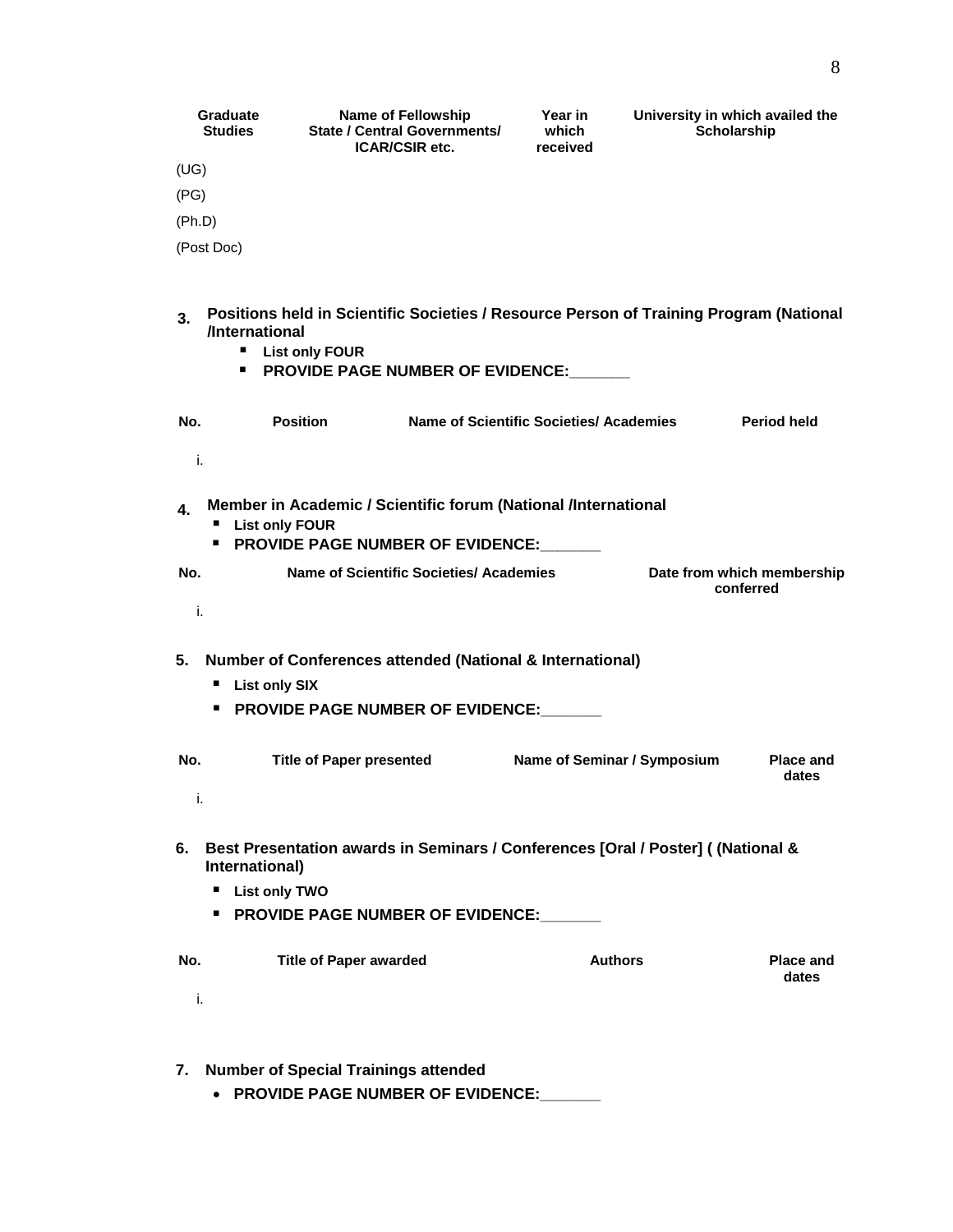| ------------ |                      |                            |          |
|--------------|----------------------|----------------------------|----------|
|              | Name of training<br> | <b>Name of Institution</b> | )uration |
|              |                      |                            |          |
|              |                      |                            |          |
|              |                      |                            |          |
|              |                      |                            |          |
|              |                      |                            |          |

|  | 8. Number of Post doc training undergone |  |
|--|------------------------------------------|--|
|  | <b>PROVIDE PAGE NUMBER OF EVIDENCE:</b>  |  |
|  |                                          |  |

| <b></b> |             |              |          |
|---------|-------------|--------------|----------|
| No.<br> | Institution | Subiect area | Duration |
|         |             |              |          |
|         |             |              |          |
|         |             |              |          |
|         |             |              |          |

|      | 9. Foreign countries visited on special assignment [other than attending conf. / Seminars] |
|------|--------------------------------------------------------------------------------------------|
|      | <b>List only FOUR</b>                                                                      |
|      | <b>PROVIDE PAGE NUMBER OF EVIDENCE:</b>                                                    |
| $ -$ |                                                                                            |

| IV.<br>. | . <b>.</b> |   |
|----------|------------|---|
|          |            |   |
|          |            |   |
|          |            |   |
|          |            |   |
|          |            |   |
|          |            |   |
|          |            |   |
|          |            |   |
|          |            | . |

| <b>Academic / Research Leadership</b><br>■ Provide evidences<br><b>PROVIDE PAGE NUMBER OF EVIDENCE:</b> |
|---------------------------------------------------------------------------------------------------------|
| Give a brief information not exceeding half of page in A4 size paper                                    |
|                                                                                                         |

### **Declaration by the Applicant**

#### **I declare that**

- The particulars given above are true and correct to the best of my knowledge.
- No vigilance / disciplinary cases are pending against me.
- I am a Life Member of National Academy of Biological Sciences and my age is below the prescribed limit for which I have attached age proof; completed Cooling Period of SIX months as on 1<sup>st</sup> December 2021.
- **I will abide by the decisions of Technical Review Committee of NABS**

### **Signature:**

**Date:**